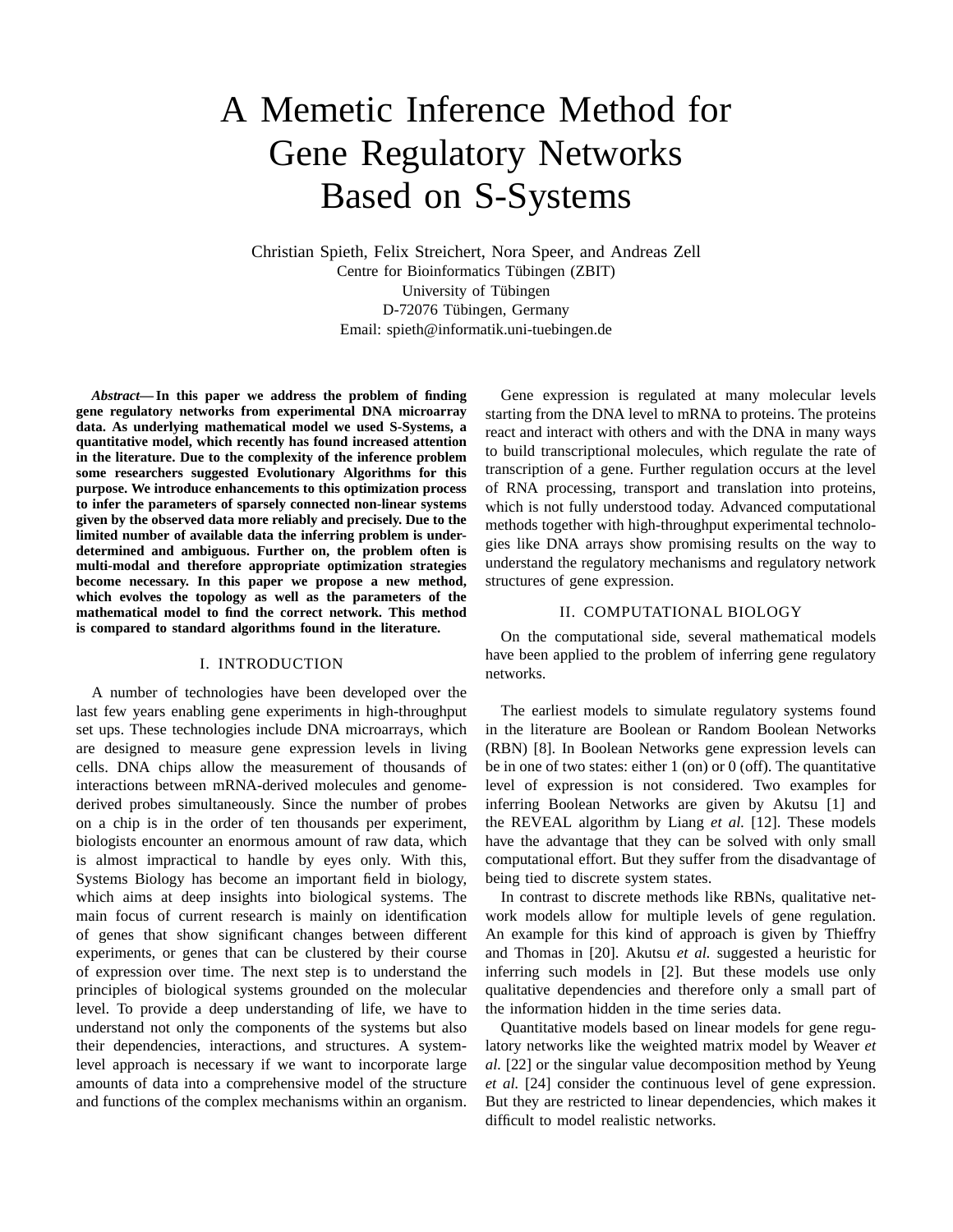Other approaches to infer regulatory systems from time series data using Artificial Neural Networks [9] or Bayesian Networks [7] have been recently published, but face some drawbacks as well. Bayesian networks, for example, do not allow for cyclic networks. Arbitrary differential equations can be used to model regulatory structures as well as Ando *et al.* showed with Genetic Programming (GP) in [3].

More general examples for mathematical non-linear models like S-Systems to infer regulatory mechanisms have been examined by Maki *et al.* [13], Kiguchi *et al.* [10] or Tominaga *et al.* [21]. The non-linear methods face a severe disadvantage of having many more model parameters to be inferred. Tominaga et al., for example, bypass this problem by inferring only a subset of genes of the original system (2 genes out of 5). So far, methods using S-Systems or arbitrary differential equations regard only a small number of components within the regulatory network to be reverse engineered, i.e. a total number of genes  $N \leq 10$ .

Nevertheless, we try to use the advantages of flexible mathematical models like S-Systems in our approach because they are able to represent complex structures of gene regulations. We introduce a Memetic Algorithm, which separates the inference problem into two subproblems. The first problem is to find a proper topology or structure of the network with a Genetic Algorithm (GA). In the second problem the parameters for the topology given by a GA individual are optimized with an Evolution Strategy (ES). The second problem can be seen as a local search phase of a Memetic Algorithm (MA).

The remainder of this paper is structured as follows. Sections III and IV describe the proposed algorithm and the mathematical model used in the optimization process. Applications and the results of the comparison are listed in section V, and the conclusions and an outlook are given in sections VI and VII.

## III. INFERENCE METHOD

First, we describe the Memetic Algorithm, which optimizes the topology and the parameters followed by a description of the mathematical model used for representing the regulatory system.

## *A. Evolutionary Algorithms*

Evolutionary Algorithms (EAs) have proven to be a powerful tool for solving complex optimization problems. Three main types of Evolutionary Algorithms have evolved during the last 30 years: Genetic Algorithms (GA), mainly developed by J.H. Holland [6], Evolution Strategies (ES), developed by I. Rechenberg [15] and H.-P. Schwefel [17] and Genetic Programming (GP) by J.R. Koza [11]. Each of these uses different representations of the data and different main operators working on them. They are, however, inspired by the same principles of natural evolution. Evolutionary Algorithms are a member of a family of stochastic search

techniques that mimic the natural evolution of repeated mutation and selection as proposed by Charles Darwin.

A combination of an EA with a local search heuristic is referred to as Memetic Algorithm [14]. The proposed Memetic Algorithm uses a combination of two of the main types of EA, i.e. Genetic Algorithms and Evolution Strategies. These two are briefly outlined in the next sections.

*1) Genetic Algorithm:* Genetic Algorithms imitate the evolutionary processes with emphasis on the genetical mechanisms. The GA works on a population of artificial chromosomes, referred to as individuals. Each individual is represented by a string of  $L$  bits. Each segment of this string corresponds to a variable of the optimization problem in a binary encoded form.

The population is evolved in the optimization process mainly by crossover operations. This operation recombines the bit strings of individuals in the population with a certain probability  $p<sub>c</sub>$ . Mutation is secondarily in most applications of a GA. It is responsible to ensure that some bits are changed, thus allowing the GA to explore the complete search space even if alleles are temporarily lost due to convergence.

*2) Evolution Strategies:* The second type of an Evolutionary Algorithm is the Evolution Strategy. ES differ mainly from GAs in respect to the representation of solutions and the selection operators.

The selection of the individuals forming a population is deterministic as in contrast to GAs where a stochastical method is used. In case of the  $(\mu, \lambda)$ -ES selection strategy, the  $\mu$  best individuals from a population of  $\lambda$  offsprings are selected to create the next population. An alternative implementation is the  $(\mu + \lambda)$ -strategy, which selects the  $\mu$  best individuals from the population of the  $\lambda$  offsprings joined with the old population of  $\mu$  parents.

The use of sophisticated mutation operators is emphasized in ES while recombination is only of lower importance.

# *B. Memetic Algorithm*

In the current implementation we use a combination of a Genetic Algorithm for optimizing the topology together with an Evolution Strategy to locally find the best parameters for the given topology. The general principle is outlined in fig. 1.

The procedure "eval(population)" used for evaluating the fitness for a given population of possible topologies is given schematically in fig. 2.

The Memetic Algorithm uses a Genetic Algorithm to evolve populations of structures of possible networks. These structures are encoded as bitsets, where each bit represents the existence or absence of an interaction between genes and therefore of non-zero parameters in the mathematical model. The evaluation of the fitness of each individual within the GA population applies a local search to find suitable parameters, which is described in the next section.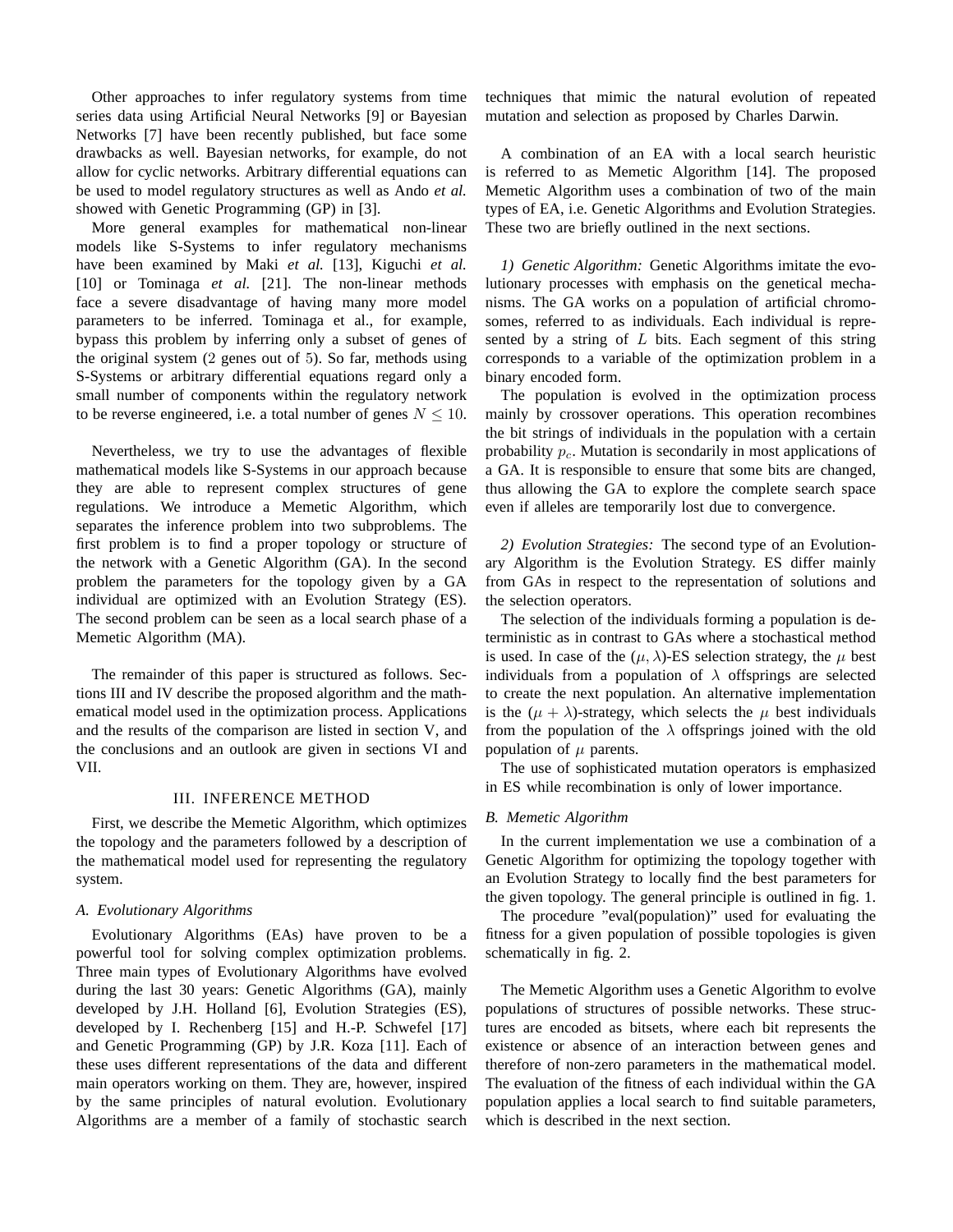```
Algorithm MA
begin
   t := 0;P_{GA}(\texttt{t}):=initGAPop();
   eval(P_{GA}(t));
   while (termination criteria not met)
       P_{GA}'(t):=selectGAParentPop(P_{GA}(t));
       P_{GA}''(\texttt{t}):=createGAOffsprings(P_{GA}'(\texttt{t}));
       eval(P_{GA}''(\texttt{t}));
       P_{GA}(t+1):=selectNewGAPop(P''_{GA}(t));
       t:=t+1;endwhile
   end
```
Fig. 1. Pseudo-code describing the general principle of the Memetic Algorithm

 $eval(P_{GA})$ 

```
begin
     s := 0;for each individual in P_{GA} do
           P_{ES}(s):=initESPop();
           eval(P_{ES}(s));
          while (termination criteria not met)
                P_{ES}^{\prime}\left(\, {\bf s} \,\right):= {\rm selectESParentPop} \left(\, P_{ES}\left(\, {\bf s} \,\right)\, \right) ;
                P_{ES}^{\prime\prime}\left(\, {\bf s} \,\right): =\text{createESOfisprings}\left(\, P_{ES}^{\prime}\left( \, {\bf s} \, \right)\, \right)\, ;eval(P_{ES}^{\prime\prime}\left(\texttt{s}\right));
                P_{ES}(\texttt{s+1}):=\texttt{selectNewESPop}(P_{ES}^{\prime\prime}(\texttt{s}));
                s:=s+1;endwhile
           setFitness(GAInd, bestESFitness);
     endfor
end
```
Fig. 2. Pseudo-code describing the general principle of the local search

Fig. 3 shows schematically the work flow of the optimizing process. A bitset (left) is suggested by the GA. It represents a specific network topology (middle) and this topology is then encoded into decision variables to be optimized by the ES.

For evaluation of each structure suggested by the global optimizer an Evolution Strategy is used, which is suited for the parameter optimizing problem, since it is based on real values. The ES optimizes the parameters of the mathematical model used for representation of the regulatory network.

# *C. Fitness*

For assessing the quality of the locally obtained results we use the following equation for calculation of the fitness values for the ES optimization process:



Fig. 3. Work flow of the MA optimizing process

$$
f = \sum_{i=1}^{N} \sum_{k=1}^{T} \left( \frac{\hat{x}_i(t_k) - x_i(t_k)}{x_i(t_k)} \right)^2
$$
 (1)

where  $N$  is the total number of genes in the regulatory system,  $T$  is the number of sampling points taken from the time series and  $\hat{x}$  and x distinguish between estimated data and experimental data. The overall problem is to minimize the fitness value  $f$ . This function has been used in several publications [10], [13], [21].

### *D. S-Systems*

On an abstract level, the behavior of a cell is represented by a gene regulatory network of N genes. Each gene  $g_i$ produces a certain amount of mRNA  $x_i$  when expressed and therefore changes the concentration of this mRNA over time:  $x_i(t + 1) = h_i(\vec{x}(t))$  with  $\vec{x}(t) = (x_1, \dots, x_n)$ , where  $h_i$  describes the change of each RNA level depending on all or only on some RNA concentrations in the previous time step.

To model and to simulate regulatory networks we decided to use S-Systems since we think they are flexible enough to model important gene regulatory dependencies like feed back loops, etc. But there are alternatives as listed in section II, which will be the subject of research in future applications.

S-Systems are a type of power-law formalism, which has been suggested by Savageau [16] and can be described by a set of nonlinear differential equations:

$$
\frac{dx_i(t)}{dt} = \alpha_i \prod_{j=1}^N x_j(t)^{\mathcal{G}_{i,j}} - \beta_i \prod_{j=1}^N x_j(t)^{\mathcal{H}_{i,j}} \tag{2}
$$

where  $G_{i,j}$  and  $\mathcal{H}_{i,j}$  are kinetic exponents,  $\alpha_i$  and  $\beta_i$  are positive rate constants and  $N$  is the number of equations in the system. The equations in (eq. 2) can be seen as divided into two components: synthesizing and degrading component.

The kinetic exponents  $G_{i,j}$  and  $H_{i,j}$  determine the structure of the regulatory network. In the case  $\mathcal{G}_{i,j} > 0$  gene  $g_j$ induces the synthesis of gene  $g_i$ . If  $\mathcal{G}_{i,j} < 0$  gene  $g_j$  inhibits the synthesis of gene  $g_i$ . Analogously, a positive (negative) value of  $\mathcal{H}_{i,j}$  indicates that gene  $g_j$  induces (suppresses) the degradation of the mRNA level of gene  $g_i$ .

The parameters of the S-System  $\vec{\alpha}$ ,  $\vec{\beta}$ ,  $\mathcal{G}$ , and  $\mathcal{H}$  are optimized by the local ES method to fit the given time-series data according to the fitness function (eq. 1).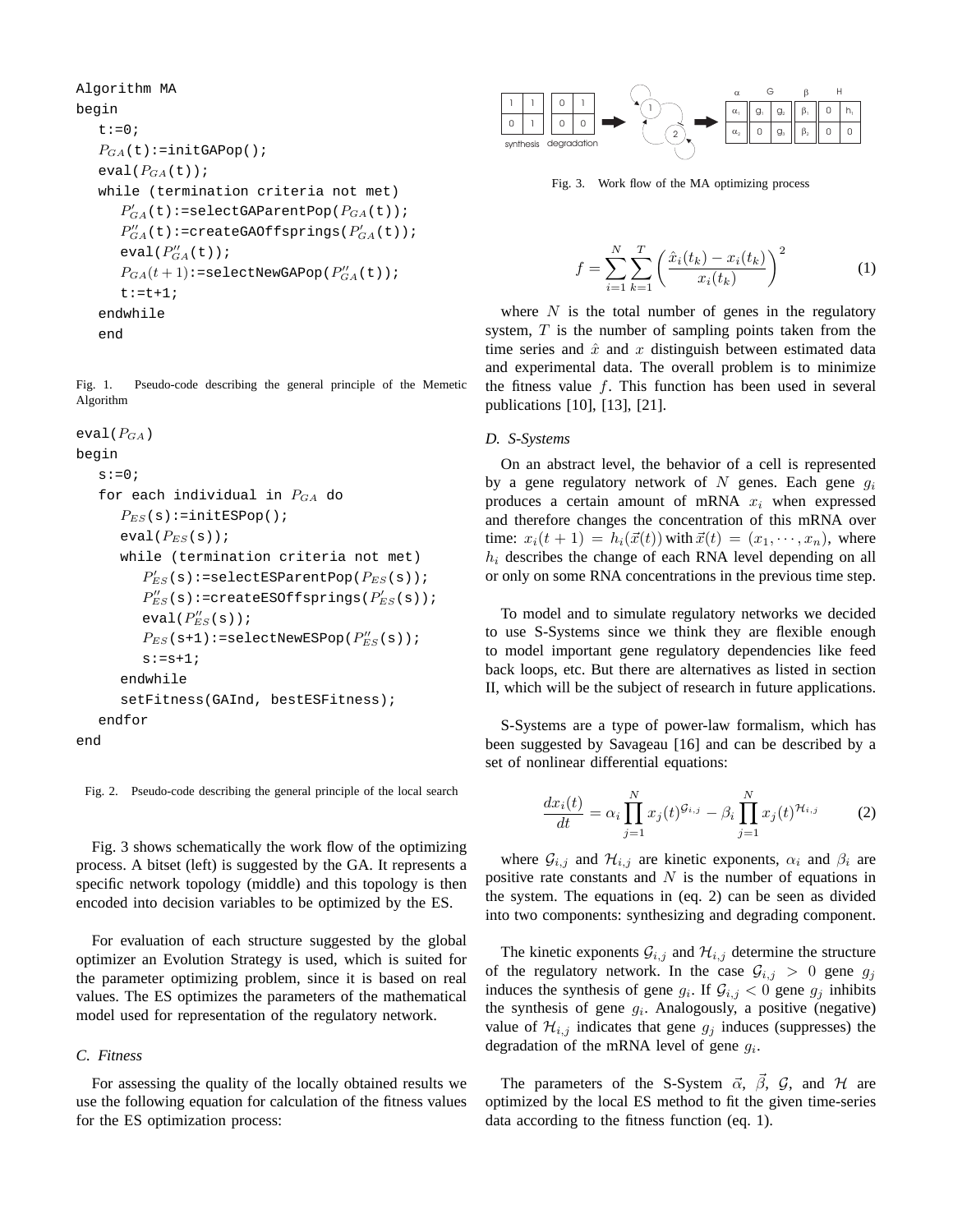#### IV. ALGORITHM SETTINGS

To evaluate the proposed method we created two artificial gene regulatory networks, which were simulated to gain microarray expression data sets. These data sets were then to be re-engineered by our algorithm. To compare the results with established inference methods we also used a standard ES and an enhancement to a GA developed by Tominaga *et al.* [21] to infer the parameters of the network as described in the following. To obtain reliable results, each example setting was repeated  $m = 20$  times.

**Standard ES.** The inference by a standard ES was performed using a  $(\mu, \lambda)$ -ES with  $\mu = 10$  parents and  $\lambda = 50$ offsprings together with a Covariance Matrix Adaptation (CMA) mutation operator (see Hansen and Ostermeier [5]) without recombination.

**Skeletalizing.** The second algorithm is an extension to a standard real-coded GA using tournament selection with a tournament group size of  $t_{group} = 8$ , 3-Pointcrossover recombination with  $p_c = 1.0$  and a mutation probability  $p_m = 0.1$ , referred to as "skeletalizing" in several publications. This enhancement introduces a threshold value  $t_{skel}$  = 0.05, which represents a lower boundary for the parameters  $\mathcal{G}_{i,j}$  and  $\mathcal{H}_{i,j}$  in the mathematical model. If a decoded decision variable of the GA drops below this threshold during optimization the corresponding phenotype value is forced to 0.0.

Additionally to the original algorithm suggested by Tominaga *et al.* we implemented two versions of the skeletalizing method.  $SKEL<sub>A</sub>$  forced the phenotype values below the threshold to 0.0, thus relying only on the Baldwin effect whereas  $SKEL_B$  encoded these changes back into the genotype of the evaluated individual (Lamarckism). Detailed descriptions of the Baldwin effect and Lamarckism can be found in Withley *et al.* [23].

**Memetic Algorithm.** The main focus of this publication is the performance of the proposed Memetic Algorithm as presented in sect. III. The GA evolved a population of possible structures with a tournament selection with a tournament group size of  $t_{group} = 8$ , 3-Point-crossover recombination with  $p_c = 1.0$  and a mutation probability  $p_m = 0.1$ . The local optimization was started using a  $(\mu, \lambda)$ -ES with  $\mu = 10$  parents and  $\lambda = 50$  offsprings together with a Covariance Matrix Adaptation (CMA) mutation operator without recombination as in the case of the standard ES.

# V. RESULTS

## *A. Artificial Gene Regulatory Networks*

The first data set represents the time dynamics of an artificial 5-dimensional regulatory system, i.e. the relationships between 5 genes, which were randomly assigned and simulated. The second example is an artificially created 10-dimensional GRN, which consists of 10 components.

*1) 5-dimensional network:* Due to the fact that GRNs in nature are sparse systems, we created regulatory networks randomly with a maximum cardinality of  $k \leq 3$ , i.e. each of the  $N = 5$  genes depends on three or less other genes within the network. The dynamics of the first example can be seen in fig. 4.



Fig. 4. Time dynamics of the 5-dim regulatory system

The four algorithms were used to infer the underlying regulatory dependencies with the parameter settings given in the previous section. The resulting averaged fitness courses are plotted in the following graph (fig. 5). To compare the results of the four methods a total number of fitness evaluations  $N_{max} = 2,000,000$  was specified. In case of the Memetic Algorithm the optimizer performed  $N_{max} = 2,000,000$  local ES evaluations with  $N_{local} = 500$ , i.e. 500 evaluations for each bitset. The fixed number of fitness evaluations resulted in 40 generations with 100 individuals each for the GA.



Fig. 5. Fitness course of the 5-dim regulatory system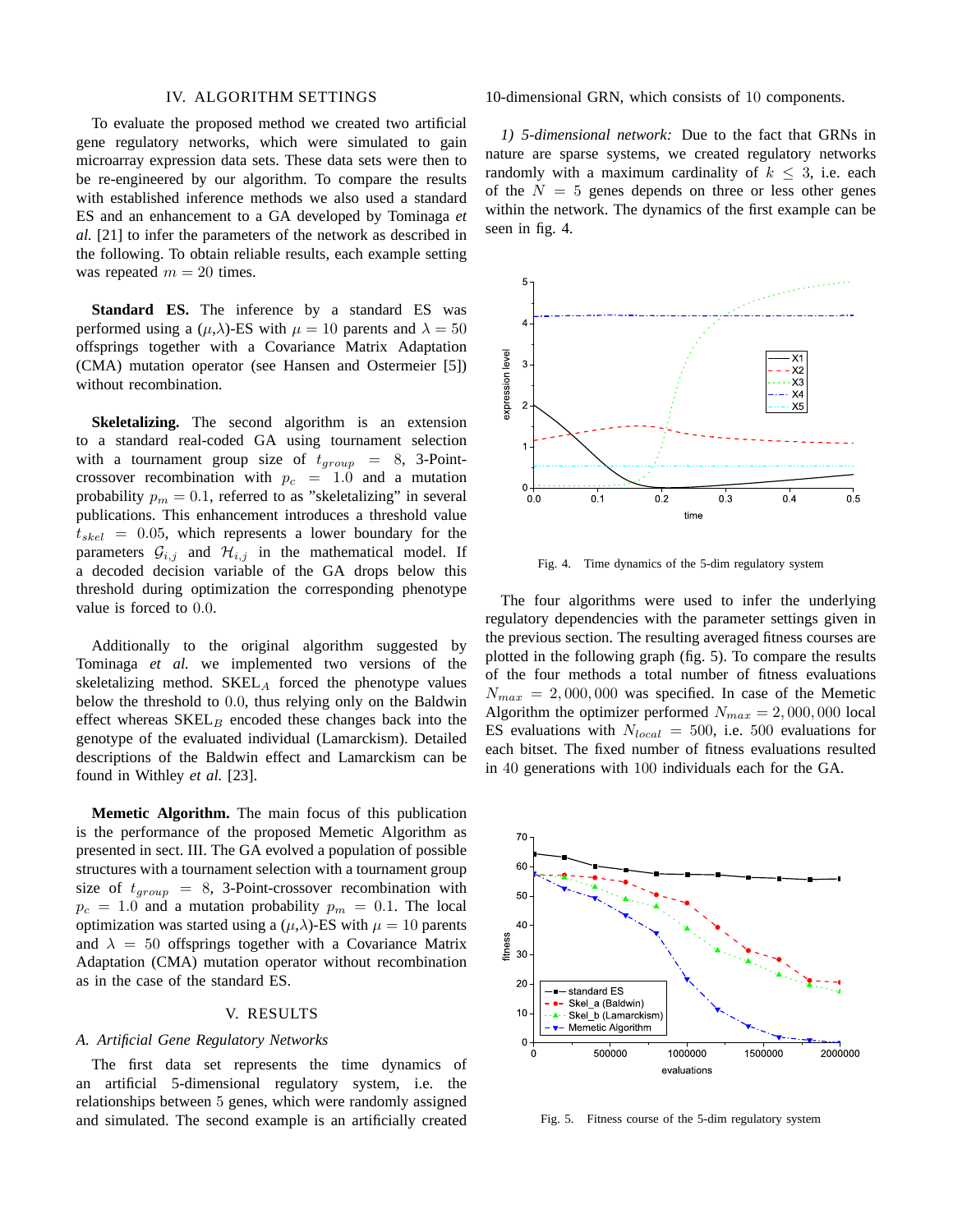Fig. 5 shows the fitness courses for the different methods. As can be seen, the standard ES is not able to find a solution to the optimizing problem. Obviously, it got stuck in a local optimum without being able to escape. Both skeletalizing GAs were able to converge to relative good fitness values, with a slight advantage of the implementation using Lamarckism. It seems that both did not converge with the specified number of evaluations. Further on, the GAs started with better fitness values than the ES due to the larger size of the initial population, which increases the probability of finding a good individual in the first steps of the optimization process. In contrast to the other methods the proposed MA converged quickly and reliably to very good fitness values, suggesting that it can achieve even better results with increased number of fitness evaluations. The MA also benefits from the advantage of the bigger population size of the GA that is used to evolve the bitsets representing different network topologies.

Unfortunately, the resulting networks face a weighty problem. Looking closer at the results it becomes clear that good fitness values do not necessarily correspond to the correct network topology. The skeletalizing GA did not find the correct solutions in any of the repeated optimizing runs. Our MA found only twice the correct target system with respect to the topology and parameter values. In the remaining 18 optimization runs, systems were found, which fitted the experimental data but showed different relationships between the component genes. We will address this problem in the discussion (sect. VI).

*2) 10-dimensional network:* As a second test case we created another regulatory network randomly again with a maximum cardinality of  $k \leq 3$ . The dynamics of the example are given in fig. 6.



Fig. 6. Time dynamics of the 10-dim regulatory system

The optimization processes were performed as in the example before. Each algorithm was again terminated after a total number of fitness evaluations  $N_{max} = 2,000,000$ .



Fig. 7. Fitness course of the 10-dim regulatory system

As illustrated by the fitness plot the standard ES was again not able to find a solution for the optimization problem. Again, the ES is not able to escape a local optimum and therefore no further improvement is achieved. The advantage of the GA with Lamarckism was not as significant as in the example before. But again both seem to have the potential to reach good fitness values with a larger number of fitness evaluations. And all GAs started with better fitness values as in the example before. Our proposed MA outperformed again all other methods by finding very good solutions with respect to the fitness values with a very good speed of convergence.

As before in the 5-dimensional example the problem of finding the correct target system emerged again. The resulting time courses fitted the experiment data (yielding good fitness values) but showed different dependencies and interactions between the participating genes of the regulatory network.

# VI. DISCUSSION

In this paper we introduced a new method to infer gene regulatory networks from time-series microarray data. Our method yielded far better fitness values compared to a standard ES, which was not able to find models that fit the given data in both test cases. This is due to the fact that the ES got stuck in local optima in each of the test cases. The algorithms proposed by Tominaga *et al.* were able to find comparably good sets of model parameters with respect to the fitness value but faced the major disadvantage of relying on large population sizes and therefore on a large number of total fitness evaluations. Our proposed algorithm performed best on the two test cases. This suggests that the algorithm is able to find a network structure that is either similar to the correct one or which represents a network topology with similar properties.

Additionally, our MA proved to work even in middle-sized examples. Most examples found in literature are artificial and